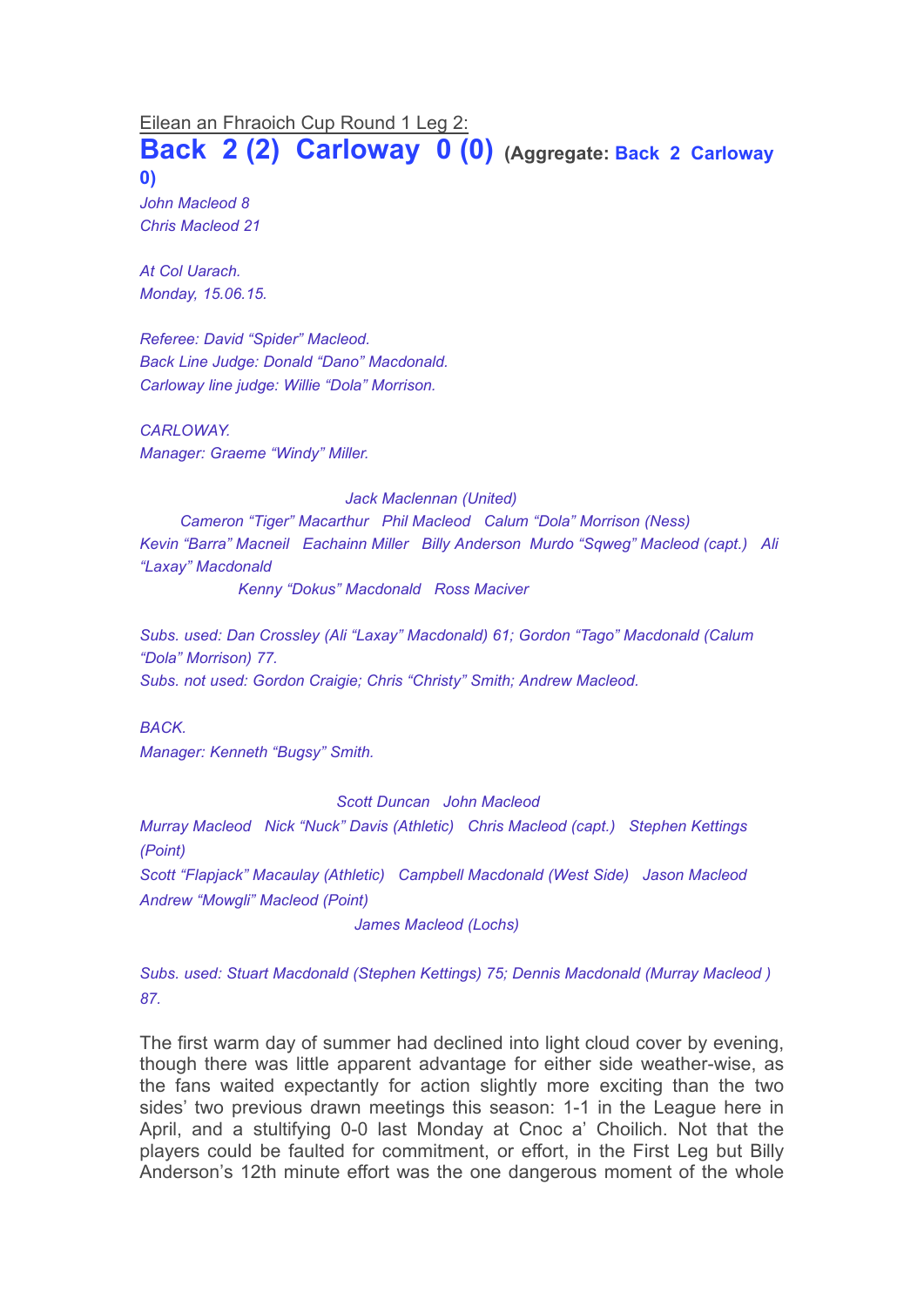90 minutes, with few balls in the face to worry quality goalkeepers like James Macleod and Jack Maclennan.

Wednesday's 1-3 reverse at Goathill had further evidenced the most obvious of Carloway's concerns: a lack of goals; indeed, a lack of chance-creation, to turn into goals, although another continuing leitmotif of the current campaign manifested itself tonight: a squad ravaged by injury to key players. Defensive colossus, Domhnall Mackay, was now ruled out, due to the leg-strain incurred late on versus Athletic, while Donald "D.I." Maclennan and Jack Buchanan remained unfit. Norman "Taz" Morrison (Harris), Stuart "Gochan" Macleod, and the Niseachs, Lee Johnson and Josh Harris, were, of course, ineligible.

Fortunately, there were a few rays of sunshine: Eachain Miller and Ross Maciver, unavailable for Goathill, featured in midfield and attack, while Phil (Tolstachaolais) Macleod returned from his arm/shoulder injury to slot into Mackay's place comfortably at centre-back, with Calum "Dola" Morrison (Ness) making a welcome first appearance to his left. Surprisingly, Dan Crossley, whose knee injury towards half-time in Inverness was to cost the Blues dearly in the 2014 HAC Final, graced the bench, alongside long-time fans' favourite, Gordon "Tago" Macdonald. Almost like old times. No sign of Iain Angus "Gus" Maciver, Fraser "Frazmac" Macleod, or Scott Macaulay, though!!! Andrew Macleod was there too, but no sign of Mark Macleod, Euan "*a' Ghuilc*" Macleod, or Joe Armstrong.

The Back squad had been strengthened from the previous week with veteran defensive rock, Jason Macleod, slotting in beside West Side's Campbell Macdonald at centre back; Andrew "Mowgli" Macleod, now of Point, scorer of the only goal which won the Jock Stein for his club last Friday and subsequent Man of the Match, started tonight at right back, allowing his teammate, Stephen Kettings, to move forward to right half/wing in place of Chris Mackay of Lochs; and Stuart Macdonald dropped to the bench to allow nonstop pain-in-the-posterior, Murray Macleod, to start tonight as left-sided *terquartista*.

Interestingly enough, with "Dola's" inclusion, it meant all eight clubs on the island were represented at Col Uarach.

Carloway had appeared determined to gain an early initiative last week, to establish an advantage, which would carry them towards the return tie in a favourable position. Unfortunately, this goal was not achieved and the early signs tonight were that Back were intent on the same approach. With Duncan lying wide to keep "Barra" outward, and the marking of Macdonald unresolved, "Mowgli" and Kettings pushed hard on the right through "Laxay", drawing "Dola" diagonally out to cover. In the apparent absence of a dedicated holding midfielder, Murray Macleod was free to roam, and "Sqweg" had to drop repeatedly to cover, leaving Anderson often as sole creative influence. The prevailing uncertainty of who was to pick up Macleod or Macdonald enabled the Bacachs to cause several shaky moments for the Blues early on.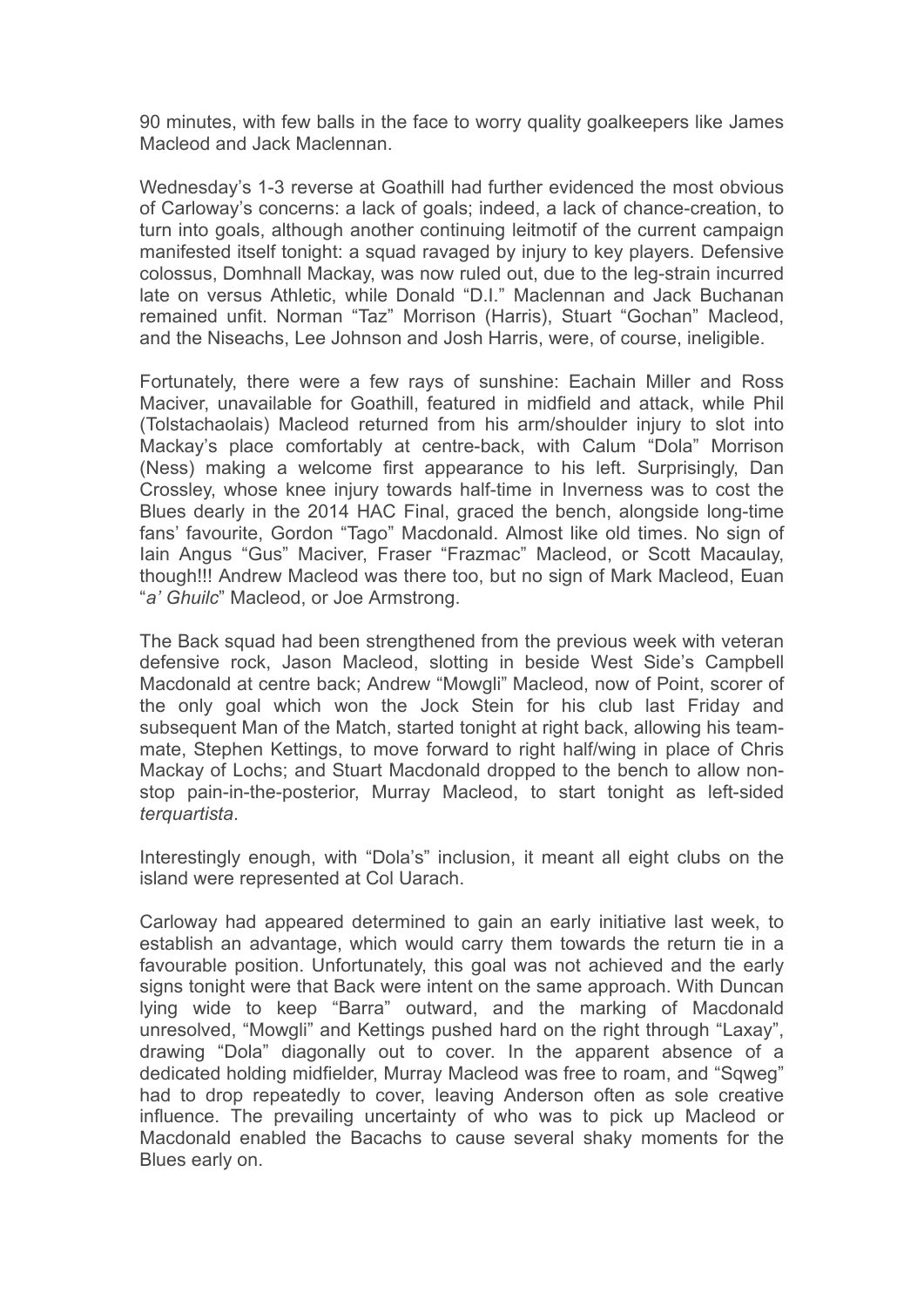The opener came quickly: an early joust between "Mowgli" and "Laxay" midway within the Carloway left permitted the full-back to play on to Kettings who moved towards the right of the box. He took on "Dola" to his right and as Macleod moved to cover, sent a high inviting cross into the centre, where Macdonald stole in in front of "Barra" and behind "Tiger" to neatly headglance the gift just inside Maclennan's right-hand post (**1-0**).

Moments later, a second almost arrived, when Chris Macleod won the ball in the centre just inside his own half, then stormed forward, before slipping the ball square to his right to "Mowgli", 22 metres from goal. Davis came sprinting through the centre and into the right of the Carloway box and received an excellent early slip forward from Macleod with a first-time right-foot hook from 16 metres to Maclennan's right, but the ball spun a metre wide of the far post.

As Carloway struggled to achieve stability, Bacach chances came fast: in 11 minutes, a Duncan free-kick, midway within the Blues' half, on the Back right touch-line, came high across goal to be met by "Flapjack", 10 metres out beyond the far post, and Miller had to move fast to head his reverse-header past for a corner. Five minutes later a Duncan corner on Carloway's right was met by Chris Macleod in the centre but Miller blocked his inward header, 8 metres out. "Mowgli" chopped it inwards but Maciver, on the goal-line, just inside the Blues' left-hand post, managed to sky the ball downfield.

However, Back's pressure finally paid off in 21 minutes when typically tricky play by Murray Macleod, midway within the Carloway half on the Back right, saw him move inwards across the line to supply Chris Macleod, who in turn moved leftwards before releasing an unstoppable left-foot scorcher high into Maclennan's top left corner from 24 metres (**2-0**).

As Back subconsciously relaxed, Carloway finally managed to establish a belated foothold in midfield, but it was the half-hour before they threatened, when a delicately flighted "Sqweg" free-kick, 20 metres out to the left of the Bacach box, forced Macleod to hold to his left. However, three minutes later Kettings turned past "Laxay" into the centre, played a quick 1-2 with Macdonald, and then sent Murray Macleod scampering through left of centre towards the Blues' box but the ball was marginally out of reach and he could only toe-end it from the edge of the box straight to Maclennan before "Dola" closed him down.

In 36 minutes na Gormaich replied with, arguably, their best move of the game when "Sgweg", on the left of the centre line, sent a glorious cross-field Frank de Boer to the toes of "Barra", midway within the Back half, on the right touch-line. As Murray rushed across to tackle, "Barra" retreated, then returned the ball low to "Sqweg" rushing towards him, and the midfielder instantly chipped the neatest of lobs over Murray for "Barra" to turn and race down the touch-line. Twelve metres from goal, he sent in a high cross which the covering Murray Macleod managed to head away by the near post for a corner. Two minutes later an Anderson free-kick, just inside the Back half on their right, was swung in to the centre of the box where "Dokus" edged the jump to head on and down to Macleod's right, but a deflection took the power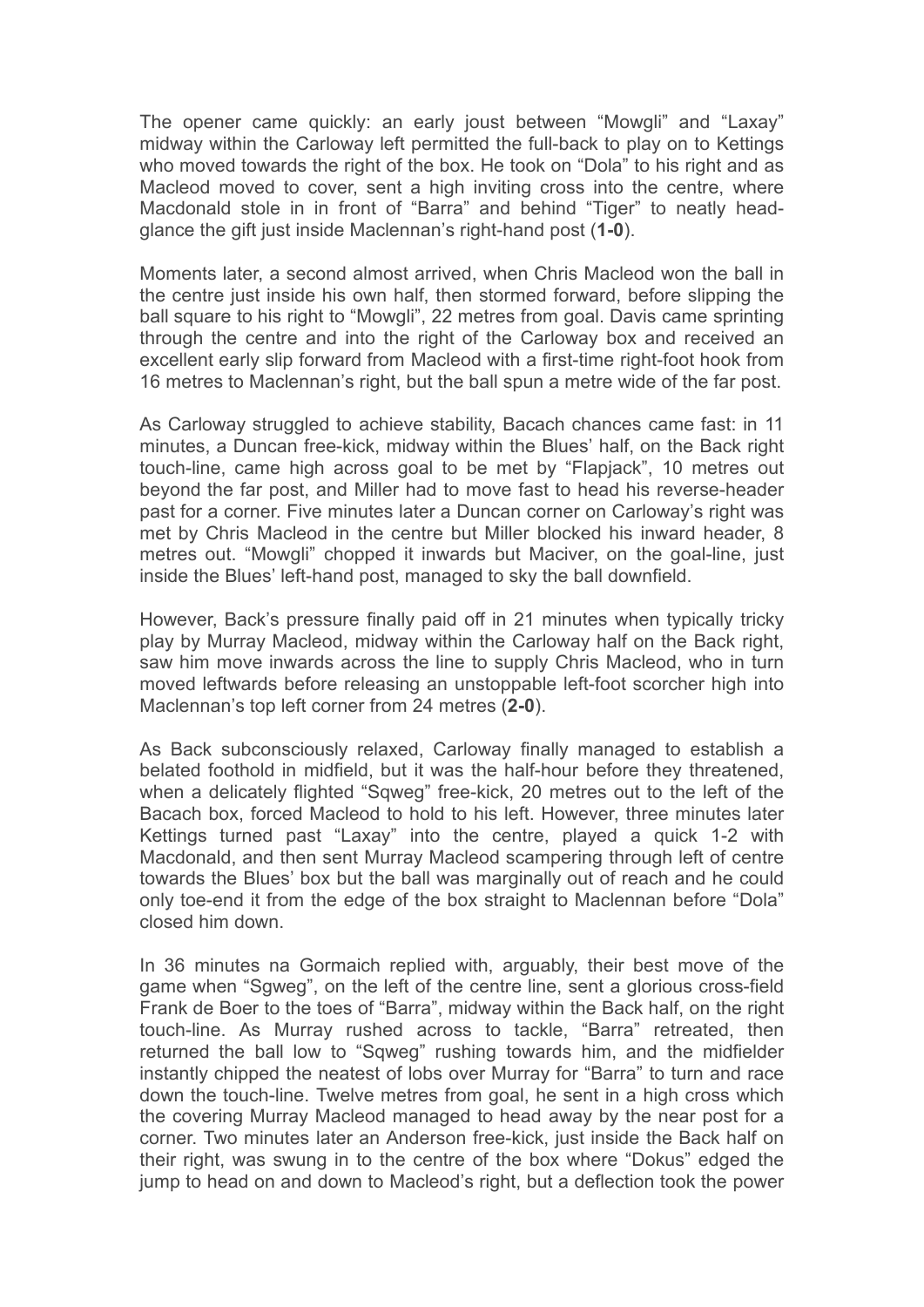from it, and the young keeper had no trouble gathering.

## **Half-time: Back 2 Carloway 0**

It had been a torrid opening thirty minutes for na Gormaich, with an energetic Back Select pressuring them relentlessly, exploiting pace and imagination to create multiple chances to finish the tie: Kettings and "Mowgli" pushing hard on the right; Murray racing wide on the left; Chris Macleod controlling from the centre; and Murray Macleod cropping up everywhere. Once Carloway had the defensive marking settled, however, "Sgweg", Miller, and Anderson had seemed more at ease, hence more solid and combative. Nevertheless, imaginative forward diagonals were rare, to open Back wide, as "Barra" and "Laxay" lay so deep, as did "Dokus" in the centre, so once again Maciver was cast as Napoleon on Elba.

However, two early incidents almost destroyed their recovery: in 48 minutes a long Macdonald ball forward was headed clear to his left by Phil Macleod, just outside his own box. "Dola" managed to win a tussle with Davis to move backwards and send the ball back to Maclennan, but the pass-back was woefully underhit and Davis, following up, just managed to touch a low rightfooter past Maclennan's right-hand from 12 metres, only for the ball to run across goal and well-wide of the far post. A minute later, a long forward clearance by Murray, midway within his own half, on the left, was mis-headed by Macleod, midway within the Carloway half, and dropped neatly for Murray Macleod, square to his left. The Bacach raced forward and, as Maclennan advanced, he cracked a low left-footer to the right of the keeper, but Maclennan managed to block brilliantly with his right foot.

Desperation for a life-line saw Carloway begin to adjust the permutations repeatedly, firstly with "Dokus" and Anderson switching roles. In 58 minutes it almost paid off, when a first-class "Dokus" splitter over "Mowgli's" head found Maciver free in the left of the Back box. From the bye-line, he slipped the ball back to the approaching "Laxay" and his immediate right-foot crack at goal was met, 14 metres out, by Anderson, moving in behind Macdonald, but his instinctive header from 12 metres whizzed like lightning a metre over the bar.

Crossley now entered the fray up front, replacing "Laxay", whose position was taken by Maciver, but in 63 minutes it could have been three. A Murray corner on the Carloway left came over high for Chris Macleod to head in strongly from the penalty spot. John Macleod tried to hook it onwards, but was crowded leftwards by Anderson and "Tiger". Kettings then met it with an instant left-footer, but, though it beat Maclennan low to his left, it whacked the outside of the post and went past. Five minutes later Back once more broke down the left, Murray Macleod fed by Murray to make the bye-line, but his sharp low cross was just out of reach for Duncan, arriving 12 metres out by the far post.

Carloway immediately replied, when a "Dokus" corner on Macleod's left curled over high and the young keeper was unable to grasp the passing ball.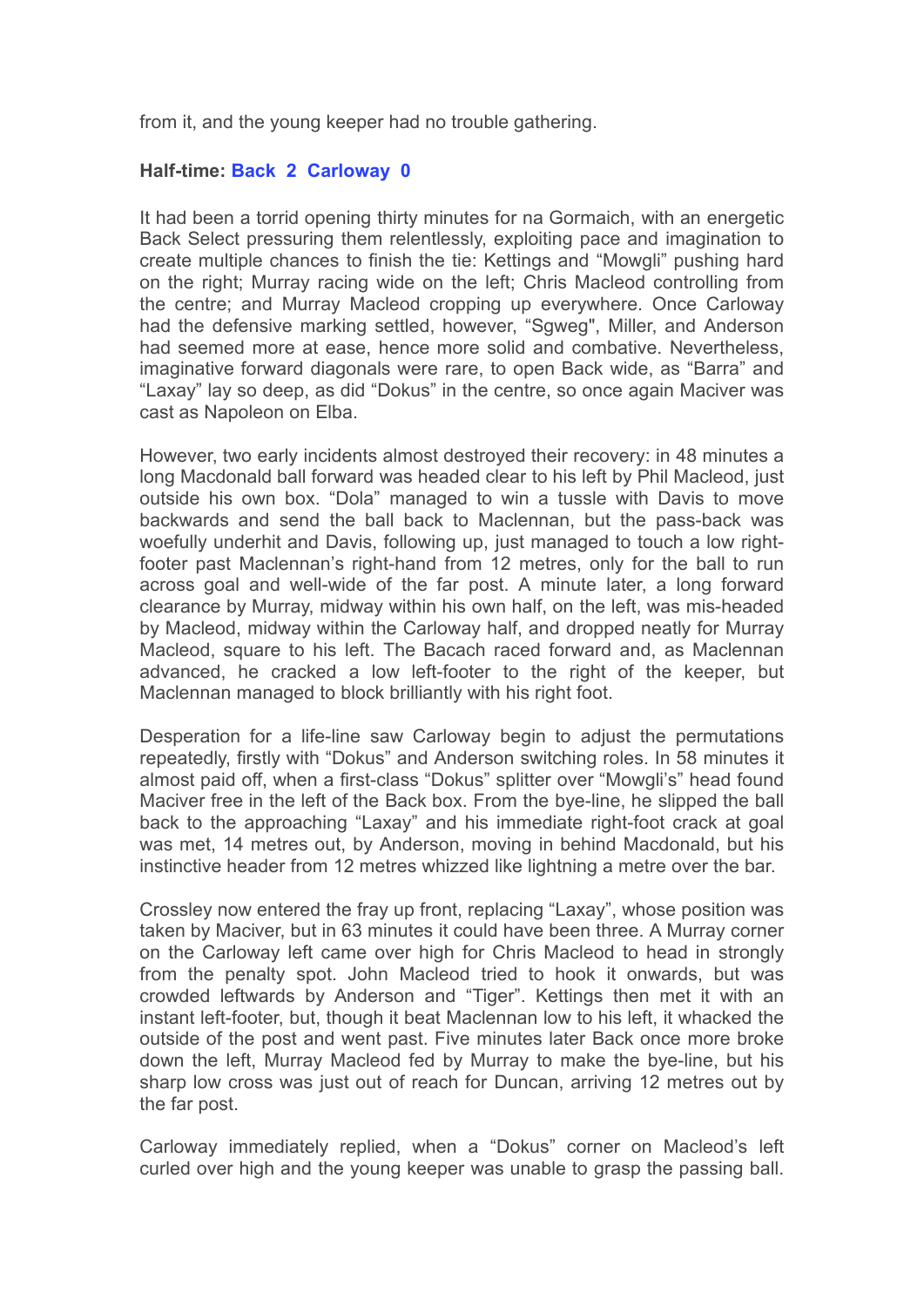Macaulay had to look sharp to knock the ball away from Maciver by the far post; Miller headed back in and once more, Macaulay cleared the danger, heading away hurriedly for a corner. In 76 minutes another "Dokus" corner, this time from the Back right, was headed out by "Mowgli" by the near post, then hooked back in by "Barra" from 12 metres, but his left-footer cleared the bar by several metres. In 80 minutes Crossley won the ball midway within the Back half, then released "Dokus" down the Carloway left. His high winging cross landed perfectly in the centre for Anderson, 14 metres out between Jason Macleod and Macaulay, but his headed effort went straight to Macleod.

Back had a chance to counter when an enormous clearance downfield bounced high over Macleod's head for Macleod to run in unchallenged on Maclennan, but as the keeper advanced, he miscued his attempted lob from 20 metres, and the goalie was able to rush back to collect a ball that was going past anyway.

Two final opportunities arrived for the Blues to make the score-line more respectable: in 85 minutes "Dokus" played the ball forward to Anderson, within the Back half, and he headed on leftwards to the unmarked "Tago", who made ground before sending in a ball to "Sqweg", arriving at the near side of the box. He immediately flicked the ball onwards for Crossley to meet in the centre, 12 metres out, but his header was held safely by Macleod to his left. A minute later, Crossley burst down the left touch-line and his trademark run took him steaming into the left of the Bacach box, but Macleod made himself big by the near post to block his low drive from 10 metres away for a corner.

## **Full-time: Back 2 (2) Carloway 0 (0) (Aggregate: Back 2 Carloway 0)**

Tonight Back managed to achieve what Carloway had tried to achieve last Monday, and which most teams try hard to do: i.e. "*Strike while the iron is hot*", as it were; in other words, score as often as possible when you are in control, as it does not always last - and Back certainly were in control in the first half-hour. After that, the game was an even contest for close to an hour, although as the second half progressed, the balance of chances favoured the Blues slightly. Many reasons could be advanced for that: on the evidence of the first hour, Carloway's lack of shape and cohesion suggested that they were unlikely ever to score, therefore the Bacachs may have sunk into the dangerous subconscious conviction that so long as they stayed alert, the job was a long way to having been done, even later when na Gormaich did establish some form of equilibrium and movement.

The permutations exercised by the Blues in the second half, including the arrival of the talismanic Dan Crossley, clearly had an effect on the attitude and spirit of the Carloway squad. As the half moved on, it was apparent that a form of regeneration had occurred; they increasingly seemed to believe that recovery was possible. Identifying the reasons for this is the management's task - good luck! - but what had been a blunt instrument certainly began to look like scoring a few as the game advanced. Many reasons for this can be advanced: less aggression by the hosts; Anderson and "Dokus" switching